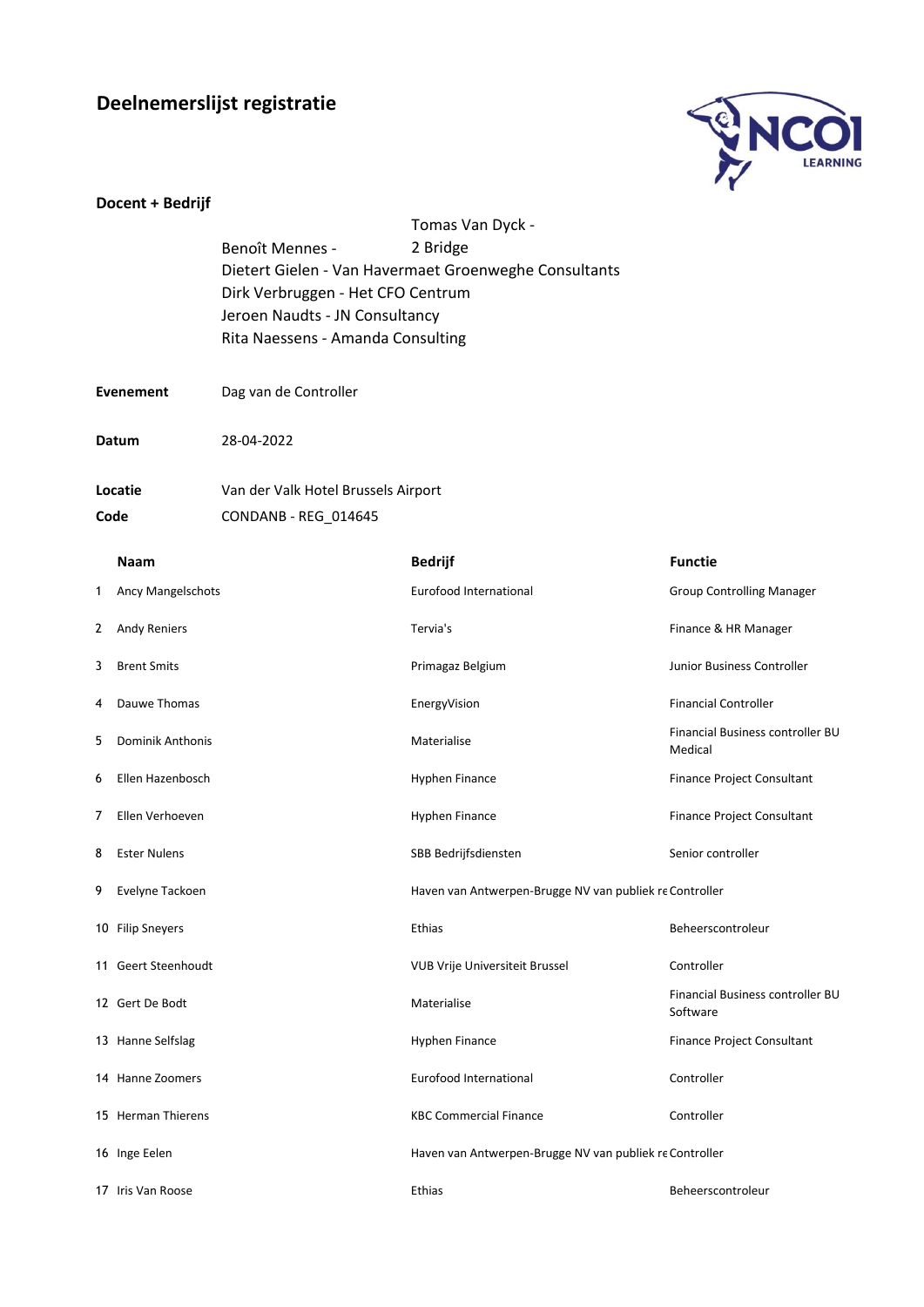## **Deelnemerslijst registratie**



## **Docent + Bedrijf**

| 18 James De Cock         | Hyphen Finance                                                          | Finance project consultant                        |
|--------------------------|-------------------------------------------------------------------------|---------------------------------------------------|
| 19 Janiek Vander Donckt  | Vander Donckt Janiek                                                    | Financial consultant                              |
| 20 Jens Beyers           | Hyphen Finance                                                          | Finance Project Consultant                        |
| 21 Jeroen van Dun        | <b>Belchim Crop Protection</b>                                          | Quality Projects Coordinator                      |
| 22 Joren Canters         | Hyphen Finance                                                          | <b>Business Manager</b>                           |
| 23 Kim Dorikens          | Haven van Antwerpen-Brugge NV van publiek re Financial Business Analist |                                                   |
| 24 Kim Van Reeth         | Materialise                                                             | <b>Business controller</b>                        |
| 25 Kristin Stoffelen     | Haven van Antwerpen-Brugge NV van publiek re Financial Business Analist |                                                   |
| 26 Laura Claes           | SBB Bedrijfsdiensten                                                    | Junior controller                                 |
| 27 Lauren Hannes         | Tobania                                                                 | Senior Business & Treasury controller             |
| 28 Lieven Van Den Dooren | Tobania                                                                 | <b>Business Controlling Manager</b>               |
| 29 Margo Meeusen         | Hyphen Finance                                                          | Finance Project Consultant                        |
| 30 Marjolein Sels        | Hyphen Finance                                                          | Finance Project Consultant                        |
| 31 Marleen Broers        | Isola Belgium                                                           | <b>Finance Manager</b>                            |
| 32 Michael Ballardini    | Haven van Antwerpen-Brugge NV van publiek re Financial Business Analist |                                                   |
| 33 Michael Boelaert      | Forbo Flooring                                                          | <b>Business Controller</b>                        |
| 34 Pieter Van Spaendonk  | Hyphen Finance                                                          | <b>Business Manager</b>                           |
| 35 Robin Jacobs          | Primagaz Belgium                                                        | Financial administrator                           |
| 36 Sonny Bloem           | Hyphen Finance                                                          | Finance Project Consultant                        |
| 37 Stefan Aerts          | Materialise                                                             | Financial Business controller BU<br>Manufacturing |
| 38 Steffi Boonen         | Primagaz Belgium                                                        | Junior Financial Controller                       |
| 39 Steven Ramakers       | Steinzeug-Keramo                                                        | Controller                                        |
| 40 Tim Bruers            | Hyphen Finance                                                          | <b>Project Finance Consultant</b>                 |
| 41 Tim Schilders         | Hyphen Finance                                                          | Finance Project Consultant                        |
| 42 Vincent Aarstad       | Tobania                                                                 | <b>Business Controller</b>                        |
| 43 Wouter Vanden Bergh   | <b>TOPdesk Belgium</b>                                                  | <b>Business controller</b>                        |